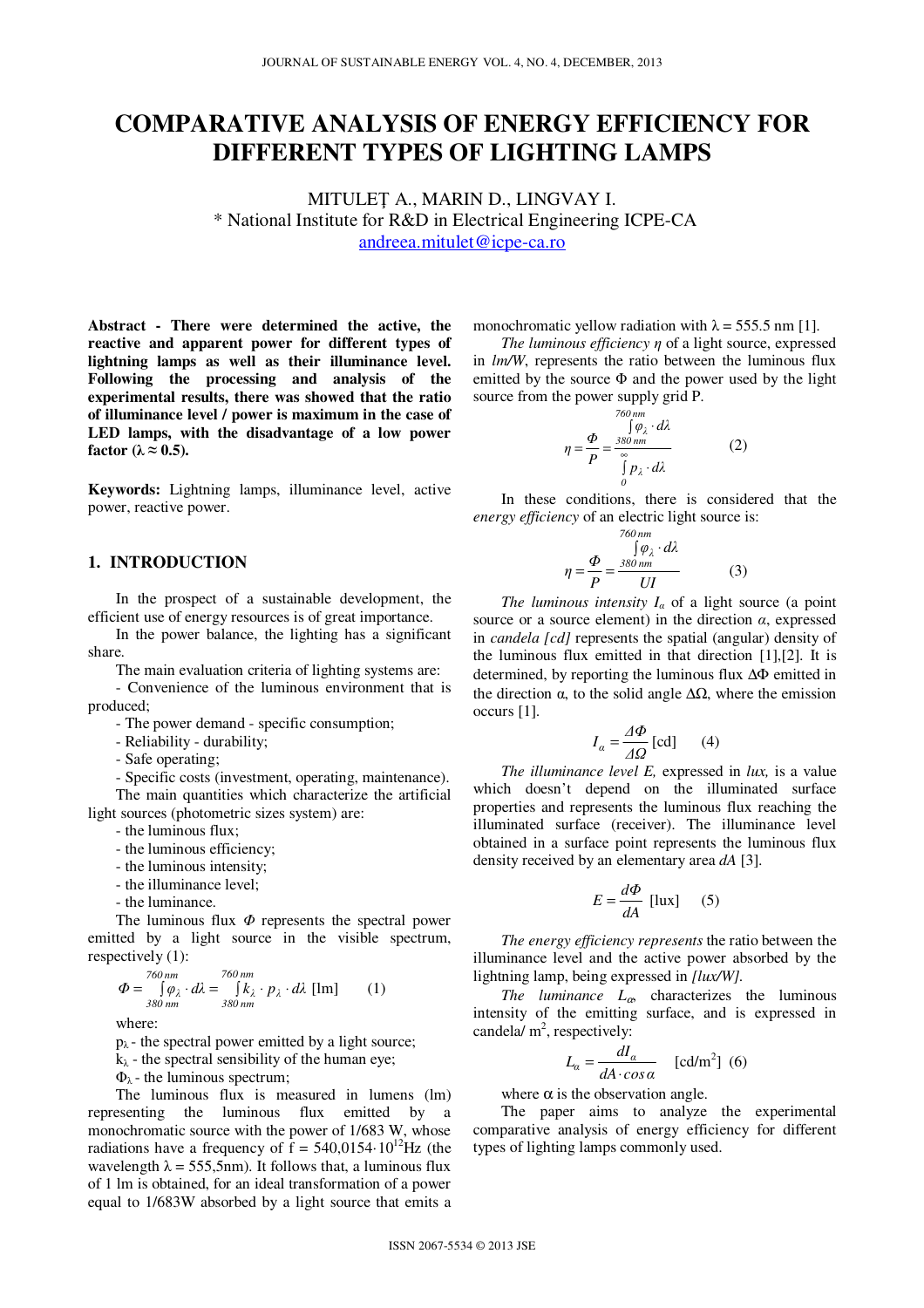# **2. EXPERIMENTAL DETERMINATION. PROCEDURE**

There were determined the energy characteristics of some artificial light sources, namely: 75W incandescent lamp (Philips production), 125W high pressure mercury vapors discharge lamp (type 04273, manufactured by Lohuis), 70W high pressure sodium vapors discharge lamp (code 181923, produced by Philips), 85W fluorescent compact lamp (type 09IV, manufactured by EHBMT), 15W fluorescent tubular lamp (type TL-D G13, manufactured by Philips), and LED lamps, having the power equal to 3W and 5W, respectively (types HPE-G35B-3 and HPE-G60A-5, sold by SC INTORIG SRL RO).

By their specifics, the incandescent lamps, fluorescent lamps (with embedded power supply circuit) as well as the LED lamps (with embedded power supply circuit) have been connected directly to the power supply grid.

The high pressure mercury vapors discharge lamps have been connected to the power supply grid by mounting an inductive ballast in series.

The high pressure sodium vapors discharge lamps have been connected to the power supply grid by using an inductive ballast as well as an igniter for the electric arc ignition.

In order to determine the energy characteristics of the tested light sources, there were used the following:

- A light meter PHYSICS Line CA 811 type, brand ARNAUX CHAUVIN (Fig. 1);
- A power analyzer FLUKE 434 type (Fig. 2) and the corresponding transducers;
- A data acquisition and processing system with specialized FLUKE 434 software.



**Fig. 1. PHYSICS Line C.A. 811 light meter** 



**Fig. 2. FLUKE 434 power analyzer** 

 The stand used for the characterization of the lighting lamps is shown within Fig. 3.



**Fig. 3. The characterization stand** 

### **3. EXPERIMENTAL RESULTS**

The main electrical parameters determined for the investigated lightning lamps are synthetically summarized in Table 1.

|                                               | vu ve pau aniverei s<br><b>Lightning lamp</b> |                                     |                  |                 |                     |                       |                           |
|-----------------------------------------------|-----------------------------------------------|-------------------------------------|------------------|-----------------|---------------------|-----------------------|---------------------------|
| Parameter                                     | Incandescent 75W                              | $\mathcal{X}$<br>Type 04273<br>125W | 70W Type 181923* | 85W Type 09IV * | $15W$ Type TL-D G13 | Type HPE-G35B-3<br>3W | Type HPE-G60A-5<br>∏<br>S |
| P[W]                                          | 76,51                                         | 145,9                               | 95,65            | 42,75           | 16,9                | 3,22                  | 5,86                      |
| $Q$ [VAr]                                     | 3,16                                          | 273,8                               | 200,5            | 61,4            | 44,01               | 5,87                  | 8,99                      |
| S <sub>[VA]</sub>                             | 76,58                                         | 310,6                               | 221,9            | 74,99           | 46,9                | 6,26                  | 10,54                     |
| $\mathbf{U}_{\rm rms}\left[\mathbf{V}\right]$ | 235,2                                         | 235,3                               | 235,6            | 235,1           | 235,8               | 235,4                 | 235,5                     |
| $I_{rms}$ [mA]                                | 322                                           | 1320                                | 942              | 319             | 199                 | 26                    | 44                        |
| $cos\phi_1$                                   | 1                                             | 0,47                                | 0,433            | 0,92            | 0,37                | 0,971                 | 0,99                      |
| Power<br>factor PF                            | 1                                             | 0,47                                | 0,431            | 0,57            | 0,36                | 0,514                 | 0,55                      |
| $E$ [lux]                                     | 300                                           | 575                                 | 870              | 188,7           | 22                  | 44                    | 105                       |
| <b>Energy</b><br>efficiency<br>[lux/W]        | 3,92                                          | 3,94                                | 9,09             | 4,42            | 1,30                | 13,66                 | 17,92                     |

*Table 1. Recorded electric parameters* 

\* measured for the stabilized operating conditions.

 During the determinations, in the case of high pressure mercury vapors discharge lamp (type 04273), high pressure sodium vapors discharge lamp (type 181923) and fluorescent compact lamp (type 09IV), there was revealed that the entry into the normal operating mode occurs with delay, unlike other types of investigated lamps that enter practically instantaneous into operation when connected. The evolution in time of the active power when connected and up to the entry into the normal operating mode for the lamps type 04273, 181923 and 09IV is shown within Fig. 4, Fig. 5 and Fig. 6.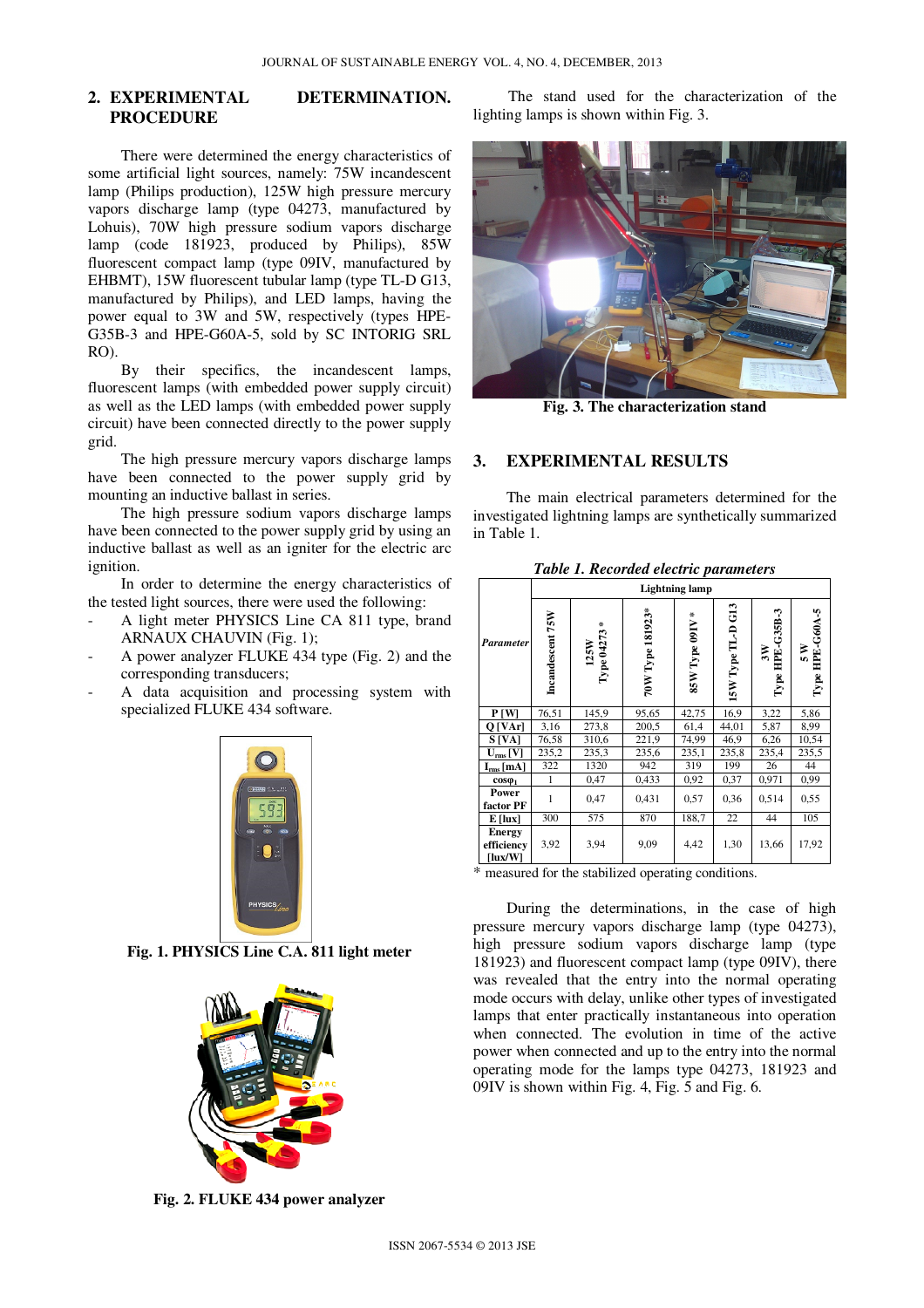#### JOURNAL OF SUSTAINABLE ENERGY VOL. 4, NO. 4, DECEMBER, 2013



**Fig. 4. The active power evolution in time for the high pressure mercury vapors discharge lamp (type 04273)** 



**pressure sodium vapors discharge lamp (type 181923)**





By comparing Fig. 4, 5 and 6, it appears that both mercury vapor lamps and sodium vapor ones, require an ignition time equal to several minutes, while the illuminance level is low and the amount of absorbed power increases monotonically up to the nominal value .

In the case of the fluorescent lamp, compact construction, during the ignition (about 2 minutes), although it absorbs more power than the one from the nominal operating mode, the luminance is still reduced.

The analysis of the data presented in Table 1, shows that, excepting the classic incandescent lamp, all the other models of investigated lamps present a low power factor  $(PF = P / S)$ , which suggests that the power supply system generates a wide spectrum of harmonics. Taking into account this observation, there has been analyzed the harmonics spectrum as well as the absorbed current waveform, (Fig.  $7. \div$ Fig. 16.).



**Fig. 7. The harmonics spectrum for the electric current absorbed by the high pressure mercury vapors discharge lamp (type 04273)**



**discharge lamp (type 04273)** 



**Fig. 9. The harmonics spectrum for the electric current absorbed by the high pressure sodium vapors discharge lamp (type 181923)** 

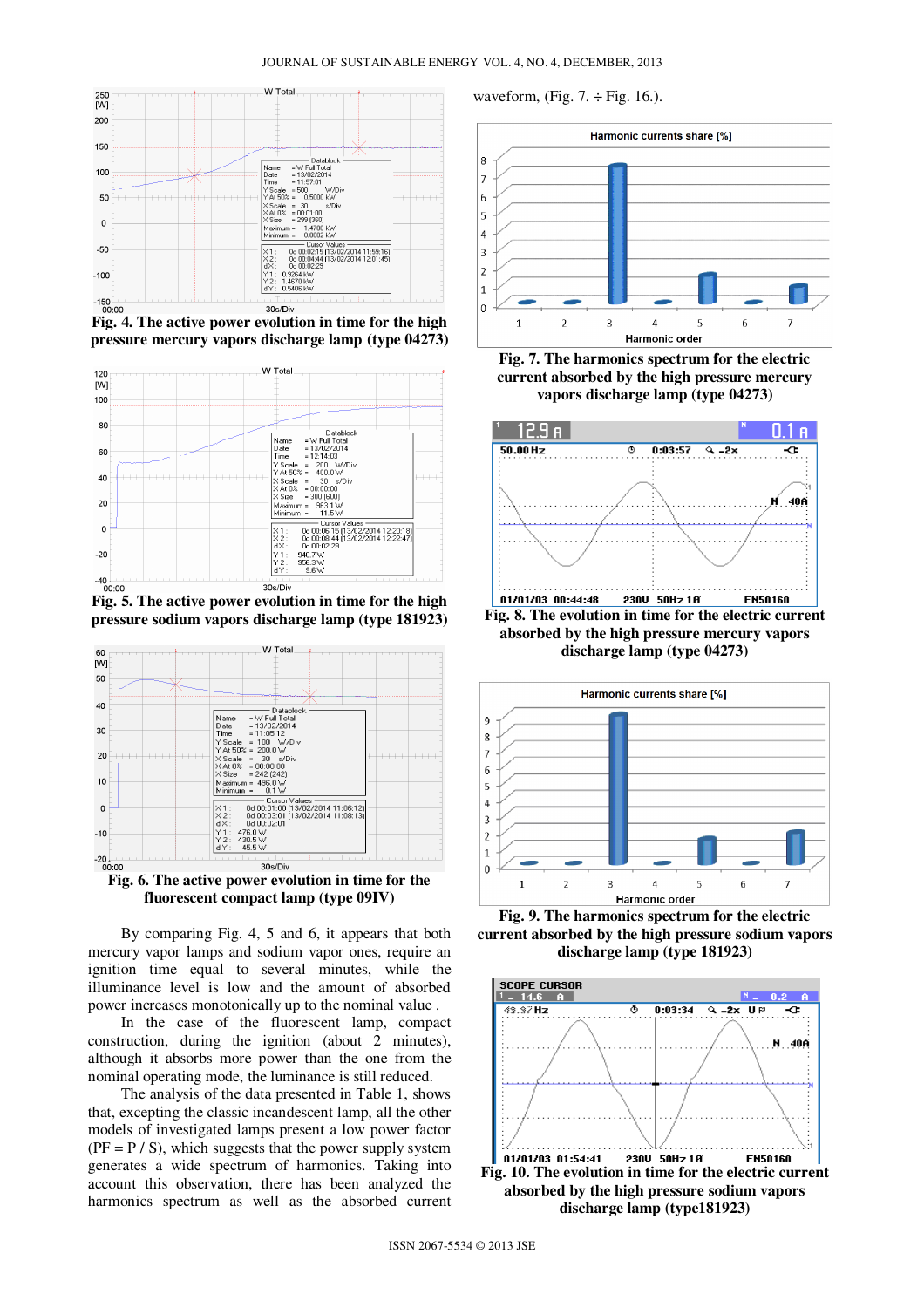By analyzing Fig. 7 up to Fig. 10, there can be noticed that in the case of high pressure mercury vapors discharge lamps as well as for the high pressure sodium vapors discharge lamps, the 3rd order harmonics have a maximum share of approx. 8%, the 5th order and 7th order ones of approx. 1%, whilst the waveform of the absorbed currents present a relatively reduced deviation from the sinusoid waveform.



**Fig. 11. The harmonics spectrum for the electric current absorbed by the fluorescent compact lamp (type 09IV)** 



**Fig. 12. The evolution in time for the electric current absorbed by the fluorescent compact lamp (type 09IV)** 



**Fig. 13. The harmonics spectrum for the electric current absorbed by the fluorescent tubular lamp (type TL-D G13)** 



**Fig. 14. The evolution in time for the electric current absorbed by the fluorescent tubular lamp (type TL-D G13)** 

Fig. 13 and Fig. 14 show that, in the case of the fluorescent tubular lamp, the 3rd order harmonics have a range of approx. 27%, the 5th order of approx. 7,5% and the 7th order ones of approx. 1,5%, whilst the waveform of the absorbed current presents major distortions from the sinusoid.



**Fig. 15. The harmonics spectrum for the electric current absorbed by the LED lamp type HPE-G35B-3 (3W)** 



**absorbed by the LED lamp type HPE-G35B-3 (3W)** 

From the analysis of Fig. 11 and Fig. 12, as well as Fig. 15 and Fig. 16, it is noticed that in the case of lamps with embedded power supply circuits, the harmonics value is very high: the range of 3rd order harmonics is approx. 90%, the range of 5th order harmonics of approx. 55%, respectively approx. 70%, for the 7th order harmonics of approx.  $40\div 50\%$ , high values that are explained by the waveform of absorbed current, which is specific to the chopped sinusoid.

By observing the values presented within Table 1, the energy efficiency for the investigated lamps ranges between 1,3 and 17,92 lux/W, their classification